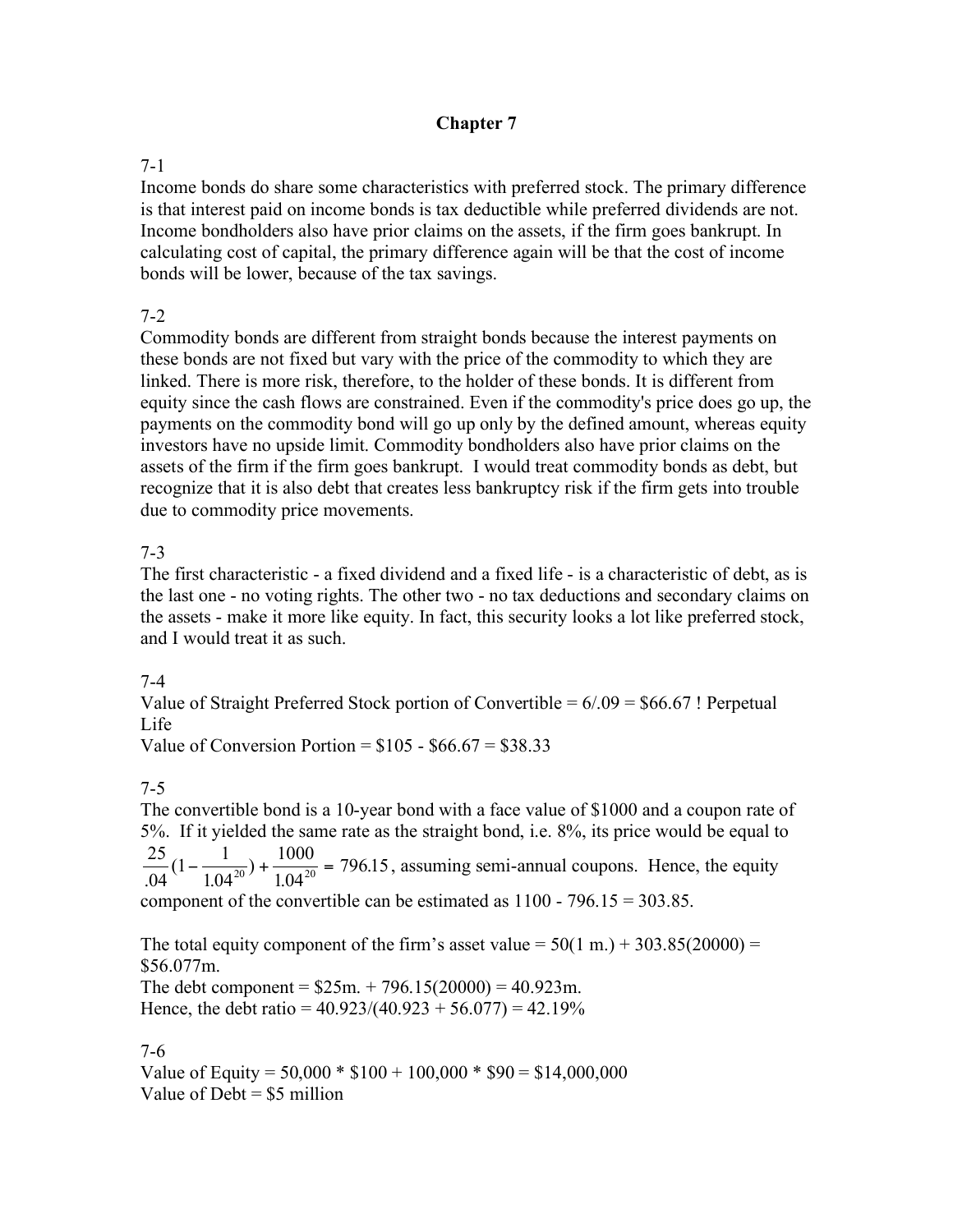Debt Ratio =  $5/(5+14) = 26.32\%$ 

Since the debt was taken on recently, it is assumed that the book value of debt is equal to market value.

### 7-7

a. The cost of internal equity =  $6.5 + 1.2(6) = 14.3\%$ 

b. The cost of external equity =  $(100/95)(14.3) = 15.0526\%$ 

#### 7-8

a. If the current owners give up 30% of the firm, they will be left with  $(0.7)(120) = $84$ m. Otherwise, they have \$80m. Hence, they are better off taking the venture capital, assuming that they cannot do better.

b. The breakeven percentage would be *x*, where *x* solves  $120x = 80$ , or  $x = 2/3$ ; i.e. the owners should be willing to give up no more than 33% of the firm.

# 7-9

We assume that Office Helpers is choosing to go public instead of using venture capital. Furthermore, we assume that the market valuation of \$120 will hold even with the IPO. Finally, let us assume that \$20 million need to be raised. Now, if the target price is \$10, which represents an underpricing of 20%, the true value of the shares would be  $10/8 =$ \$12.5 per share. At this price, the firm would have to issue 20/10 or 2 million shares. Since the 2 million shares will represent a value of \$25 million, the total number of shares outstanding would be  $2(120/25) = 9.6$  million shares. Of this, the existing shareholders would get 7.6 million shares, representing a value of  $(7.6/9.6)120 = $95$ m.; the public shareholders would get  $(2/9.6)120 = $25m$ . for which they would have paid  $2(10) = $20$ m., or an undervaluation of  $5/25$  or  $20\%$ .

#### 7-10

a. The exit value will be  $50(15) = $750$ m.

b. The discounted terminal value is  $750/1.35^4 = $225.80$ m.

c. You would ask for at least 75/225.80 or 33% of the firm.

#### 7-11

a. The expected return using the CAPM is  $6.5 + 1.1(6) = 13.1\%$ 

b. Venture capitalists typically have to invest a large portion of their portfolio in a single firm; hence there is a lot of diversifiable risk that they would have to hold. Furthermore, firms requiring venture capital would normally be riskier than other firms in the industry.

# 7-12

The loss to the existing shareholders is  $50(\text{S}18) = \text{S}900$ m. The main people gaining from the underpricing are the investors that are able to buy the stock at the issue price.

#### 7-13

I am in qualified agreement with this statement. It is true that IPOs are more difficult to value, partially because they tend to be younger firms and partially because you don't have an anchor of a market assessed value. I would test it empirically by looking at the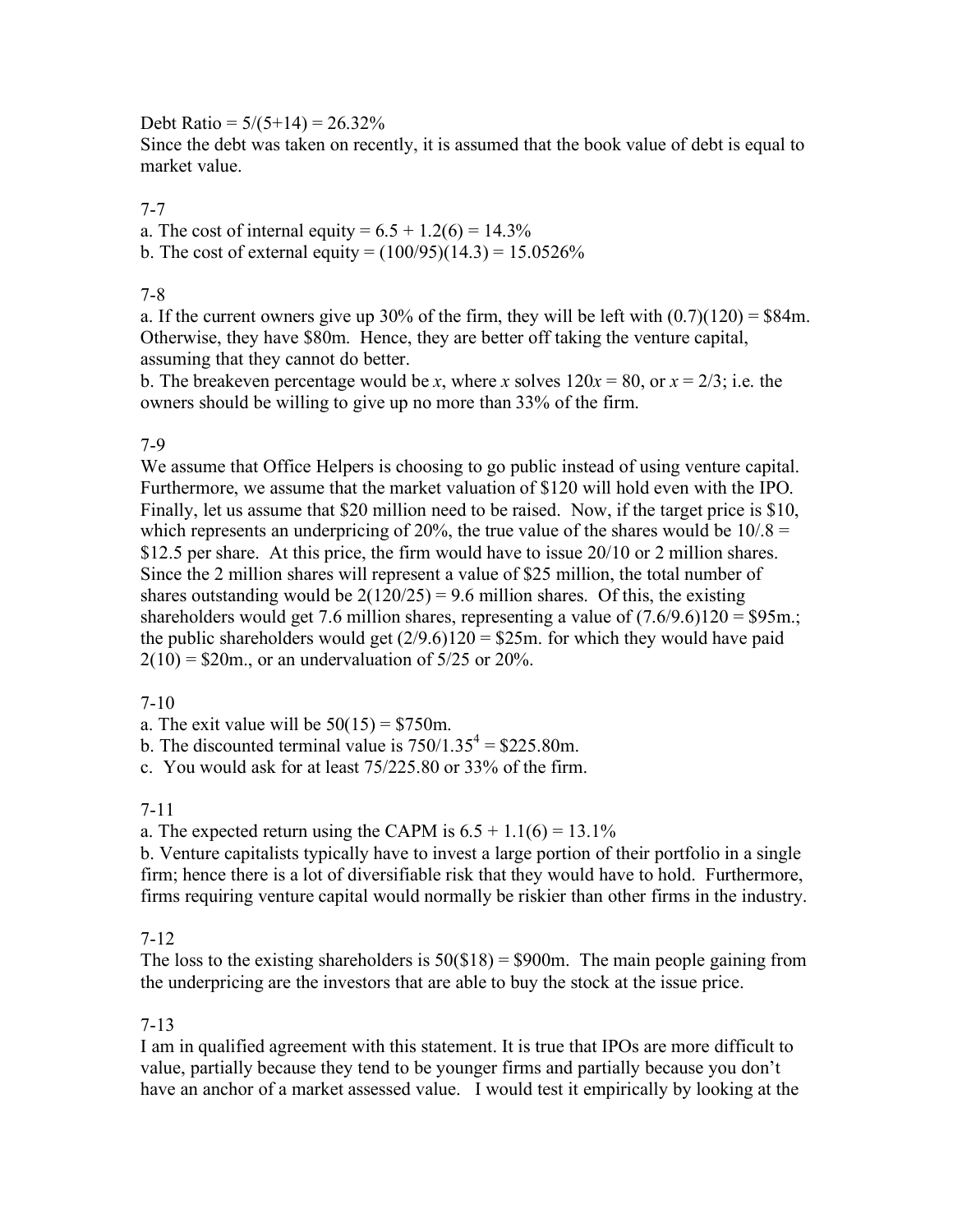extent of underpricing for firms at different stages in the life cycle. If this statement is true, I would expect the underpricing to be greatest in younger, more difficult to value firms.

### 7-14

a. Since you are a small firm, you should consider the reputation of the investment banker. A more reputable investment banker may be able to attract wary investors into the offering. If you are a high technology or biotechnology firm, where technical knowledge may be essential in the valuation process, you should pick an investment banker with some experience with similar issues.

b. If the issue is fairly priced, 40% of the firm (20/50).

c. If the investment banker underprices the issue, you will have to sell Value of Securities Sold =  $$20/.9 = $22.22$ As % of Overall Firm Value =  $22.22/50 = 44.44\%$ 

d. You would have to sell roughly 2 million shares:  $(\$50$  million/2 million = \$25)

7-15

a.

Number of shares you would need to sell in rights offering  $= $100 \text{ mil}/$25 = 4 \text{ million}$ Number of shares outstanding  $= 10$  million You would need 5 rights to buy two shares.

b. Ex-rights price  $= (50*10+25*4)/14 = $42.86$ 

c. Value per right = Pre-rights price - Ex-rights price =  $$50 - $42.86 = $7.14$ 

d. If the price of the right were higher than \$7.14, I would sell my rights at the higher price and keep the difference as excess return. The stock price after the rights issue and the cash will yield me more than what I paid for the stock which was \$50.

7-16

a. Expected Stock Price =  $(1 \text{ million} * $15 + 500,000 * $10)/1.5 \text{ million} = $13.33$ 

b. Price per Right =  $$15 - $13.33 = $1.67$ 

c. No, because I will own more shares after the issue.

# 7-17

a. The current capital is  $$15(1 \text{ million shares}) = $15 \text{ million}$ . Additional capital to be raised is  $$10(0.5 \text{ million shares}) = $5 \text{ million}$ . Hence, net income after the issue will be \$1 million( $20/15$ ) = \$1.33 million. Hence EPS would be  $1.33/1.5 = 88.67$  cents per share.

b. Earnings per share under this alternate scenario would be  $1.33/1.33 = $1$  per share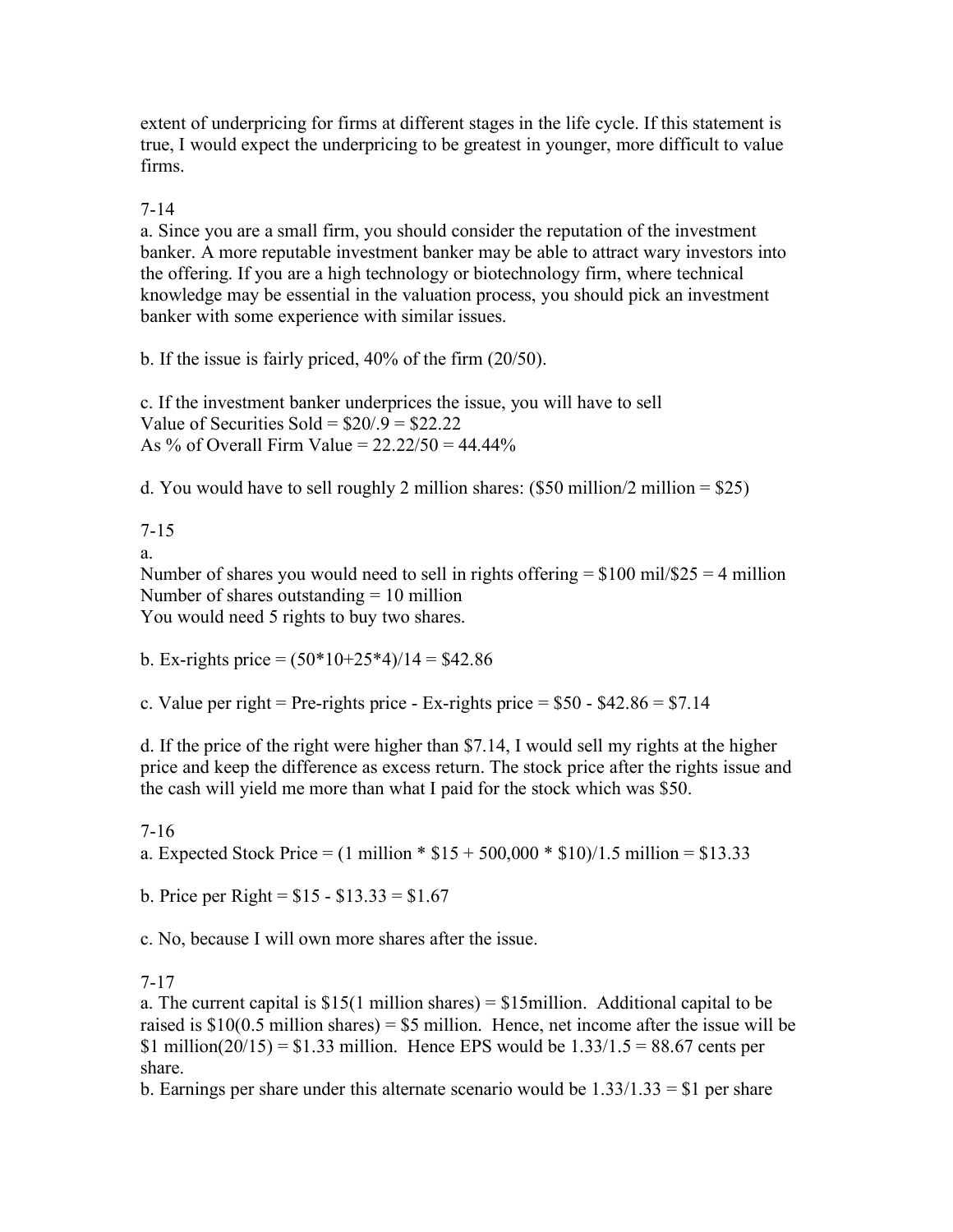c. No, if I have availed myself of the rights issue; in this case, I would have the same proportional ownership of the firm. Even if I had sold the right, I would have been compensated for the lost value.

7-18

a. Annual tax savings from debt =  $$40$  million \* .09 \* .35 = \$1.26

b. PV of Savings assuming savings are permanent  $=$  \$40 million  $*$  .35  $=$  \$14.00

c. PV of Savings assuming savings occur for 10 years  $= $1.26$  (PVA,9%,10)  $= $8.09$ 

d. PV of Savings will increase If savings are permanent  $= 1.26/0.07 = $18.00$ If savings are for 10 years =  $$1.26 (PVA, 7\%, 10) = $8.85$ 

7-19 a. After-tax interest rate =  $10\%$  (1-.45) =  $5.50\%$ 

b. If only half the interest is allowed =  $10\%$  (1-.225) =  $7.75\%$ 

c. Yes. The tax savings will be much lower since the tax savings will not occur until three years from now. The after-tax interest rate will therefore be the same as the pre-tax rate (10%) for the first three years.

7-20 a. Ignoring the net operating loss, PV of Tax Savings =  $$5$  billion (.36) =  $$1.8$  billion

b. Yes. The net operating loss will mean that this tax savings will not occur for a while. For instance, if it will be 5 years before Westinghouse will have enough taxable income to claim the interest deduction, this \$ 1.8 billion should be discounted back 5 years to arrive at the present value.

7-21

a. False. There may be non-discretionary capital expenditures/working capital needs that drain cash flows.

b. False. Capital expenditures may be discretionary.

c. Partially true. The commitment to pay dividends is a much weaker one than the one to pay interest expenses.

d. True.

e. False. This is true only if management is not concerned about wealth maximization.

7-22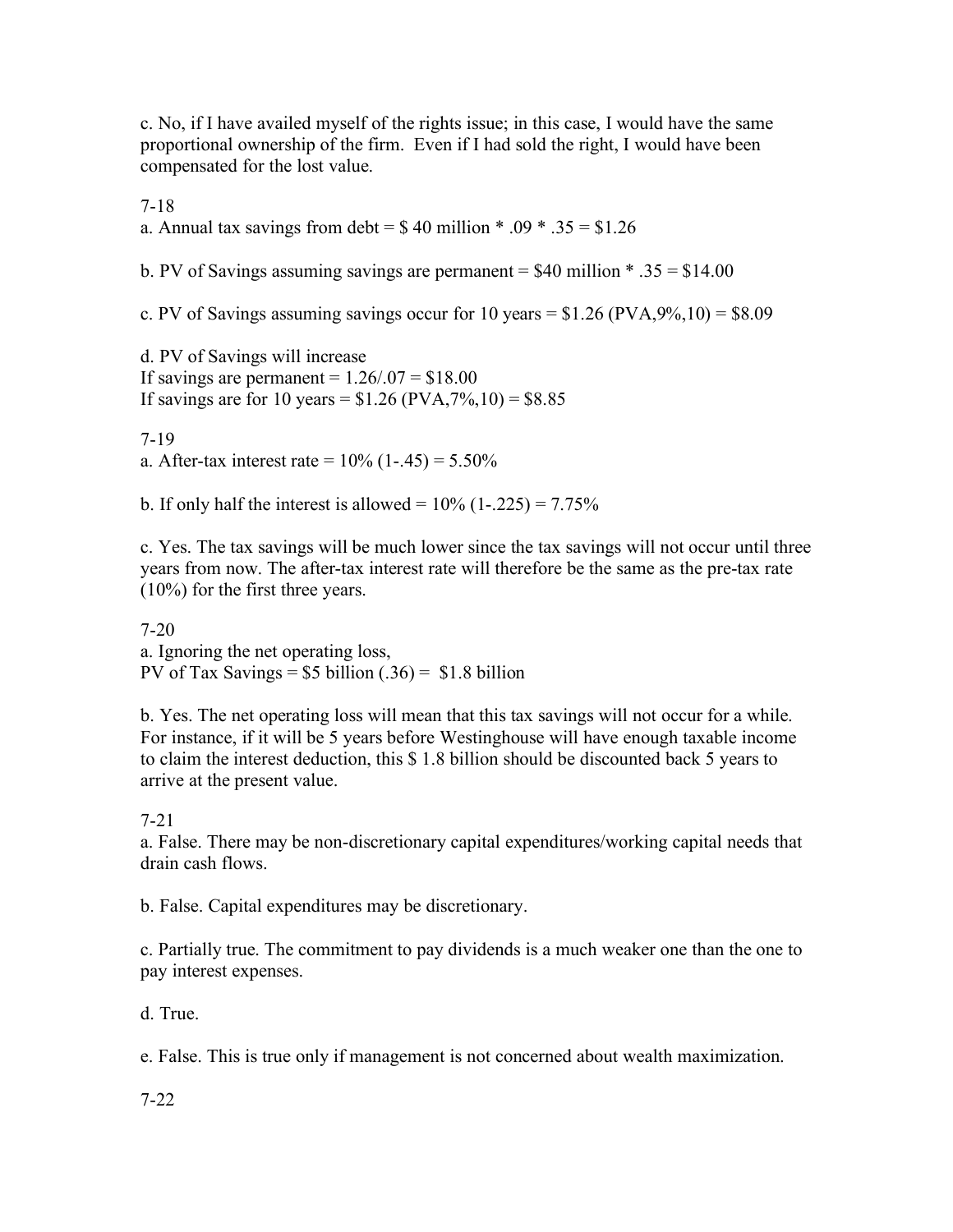While there may be other motives behind acquisitions, the firm that would look most promising on the free cash flow hypothesis would be the firm with low growth, poor projects, low leverage and good earnings. It is in this firm that the discipline of borrowing money will have the greatest impact in terms of inducing managers to pick better investments.

### 7-23

a. Cost of Equity =  $9\% + 6\% = 15\%$ 

Since it is an all-equity financed firm, the cost of capital is equal to the cost of equity.

b.

|                                | Marginal     | Marginal             |
|--------------------------------|--------------|----------------------|
| Value of Debt Increase in Debt | Tax Benefits | Exp. Bankruptcy Cost |
| 2,500,000                      | 1,000,000    | $\theta$             |
| 2,500,000                      | 1,000,000    | 640,000              |
| 2,500,000                      | 1,000,000    | 1,000,000            |
| 500,000                        | 200,000      | 760,000              |
| 1000,000                       | 400,000      | 1,200,000            |
| 1000,000                       | 400,000      | 600,000              |
| 2,500,000                      | 1,000,000    | 1,400,000            |
|                                |              |                      |

Every marginal increment past \$7.5 million has expected cost > expected tax benefits! Optimal debt is between \$ 5 million and \$ 7.5 million.

c. Value of Firm at Optimal Capital Structure  $=$  Current Firm Value  $+$  Sum of Marginal Tax Benefits - Sum of marginal bankruptcy costs = \$13,360,000

# 7-24

a. In the Miller-Modigliani world with no taxes, the value of the firm will be \$ 100 million no matter what the debt ratio.

b. The cost of capital will always be 11%.

c. With taxes, the value of the firm will increase as the debt is increased (because of the tax benefits of debt) and the cost of capital will go down (due to the interest tax savings again).

#### 7-25

Of \$1 paid to bondholders from corporate before-tax income, the bondholder gets (1-0.4)  $= 60$  cents. Of the same dollar paid to equity holders, the equity holder gets  $(1-0.3)(1-0.2)$ = 56 cents. Hence debt does have a tax advantage.

If a firm with no debt and a market value of \$100 million borrowed \$50 million in this world, it would obtain a benefit of  $1-0.56/0.6 = 1/16$  of the amount issued, or  $50/16 =$ \$3.33 million. Hence the firm value would be  $100 + 50 + 3 = $153$  million.

# 7-26

The tax rate on equity would have to be *t*, where *t* solves  $(1-0.3)(1-t) = 1-0.4$ , i.e.  $1-t = (1-t)$